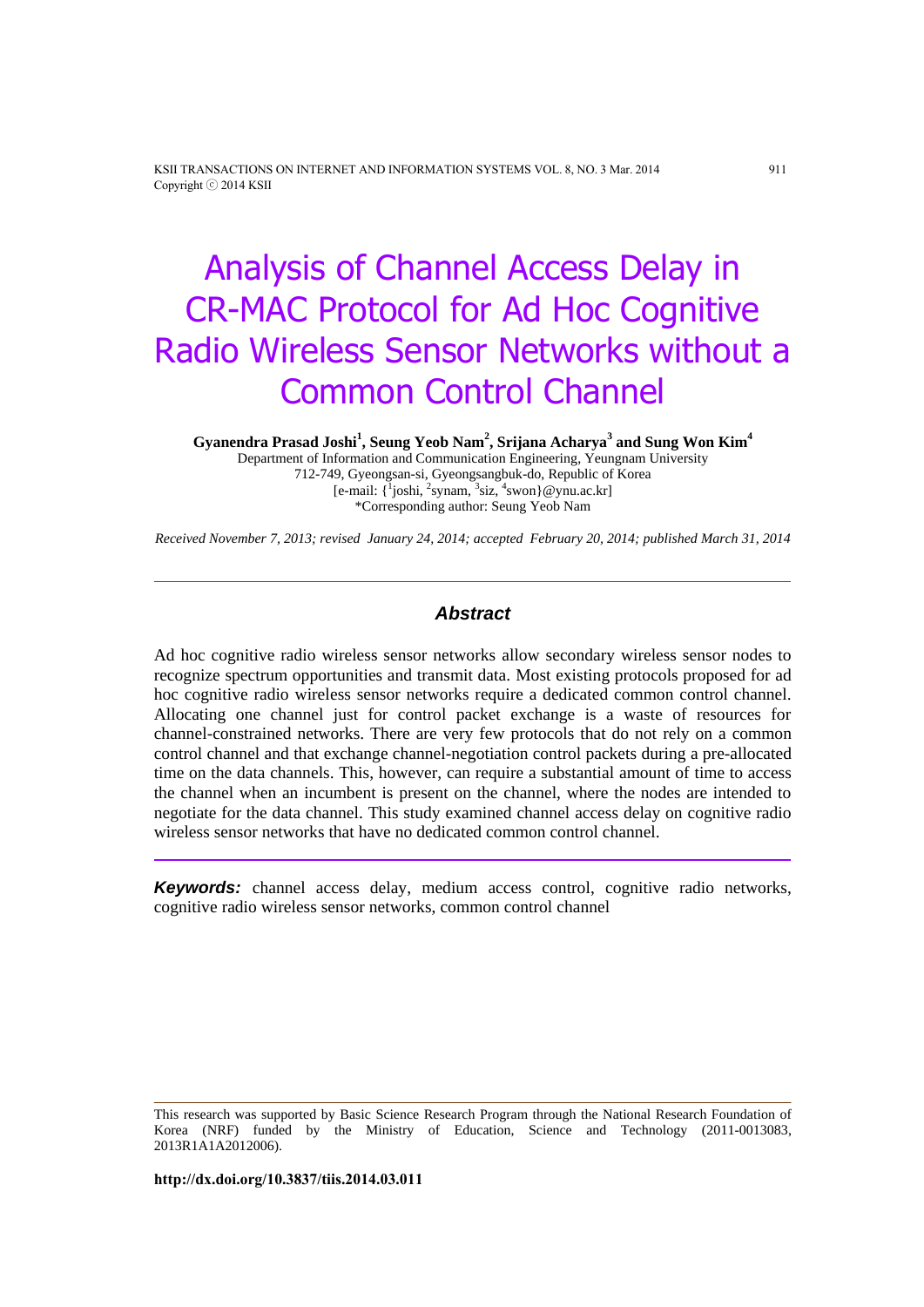## **1. Introduction**

**M**any studies have examined several aspects of cognitive radio networks (CRNs). Because the radio spectrum resource is limited for wireless communication systems, inadequate resource management can restrict the development of next-generation wireless communication systems.

A wireless sensor with a cognitive radio (CR) is called a cognitive radio wireless sensor (CR-WS). Networks of these sensors collaborate for research or industrial and consumer applications, such as environmental monitoring, warfare, child education, surveillance, microsurgery, agriculture, wildlife monitoring and fire sensing. The CR-WS generates a packet burst whenever an event is detected, and might otherwise remain silent for a long time.

In CRNs, primary users (PUs) are the license holders; therefore, they have first priority when accessing the channels. Secondary users (SUs) are opportunistic and utilize a channel whenever the PUs are not using it. Because PUs and SUs have a different priority on the channel, CR wireless sensor networks (CR-WSNs) are very different than traditional wireless sensor networks. Therefore, media access control (MAC) layer protocols designed for traditional wireless sensor networks (WSNs) cannot be used directly in CR-WSNs.

To protect the right of the PUs to access the channel, SUs have to monitor PU activity on a regular basis. If a PU claims a channel currently used by SUs, the SUs have to immediately leave the channel and inform neighboring SUs about the PU's arrival on the channel. To flag PU activity and negotiate for the channel for data communications, most existing MAC protocols for CR-WSNs rely on a dedicated common control channel (CCC) [1]. The CCC is common among all nodes and, in most cases, it is assumed that this channel is not subject to PU intervention.

However, the CCC may get saturated, and can become a victim of a denial-of-service attack [2]. In addition, allocating just one channel for control packet exchange is a waste of resources for channel-constrained (e.g., 802.11b) networks [3]. Using the industrial, scientific and medical (ISM) band for a CCC is also a kind of violation of CRNs' original principle.

In this work, we analyze how long it takes to access the channel under a cognitive radio media access control (CR-MAC) protocol for ad hoc cognitive radio wireless sensor networks without a dedicated CCC.

#### **2. Related Work**

CR-WSNs are a specialized ad hoc network of distributed wireless sensors that are equipped with cognitive radio capabilities. In many ways, a CR-WSN is different from conventional WSNs and conventional distributed CRNs. The CR-WSN is an emerging research area, and research on them is still in its infancy. The detailed differences in various aspects among ad hoc CRNs, WSNs, and CR-WSNs were reported by Joshi et al. [4].

Although, several MAC layer protocols, both with and without a CCC, have been reported in the literature on CRNs [5-8], there are a few MAC protocols proposed for CR-WSNs with a dedicated CCC. There are even fewer protocols proposed in the literature for CR-WSNs without a CCC.

In the CR environment, it is not allowed to access a channel without proper information about PUs' existence in that channel. It is very important for SUs to leave the channel whenever a PU claims it. For these reasons, most of the protocols for CR-WSNs are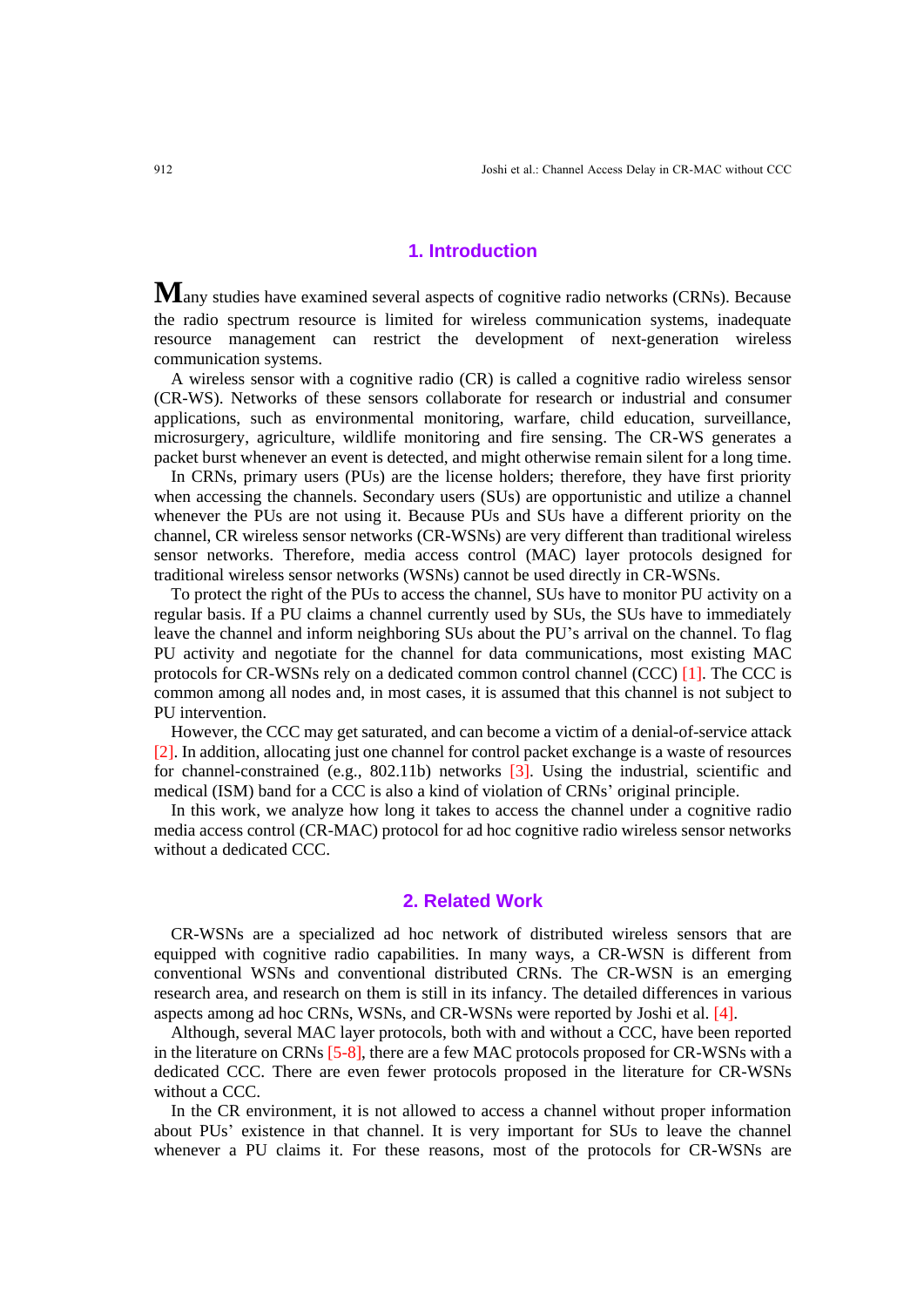KSII TRANSACTIONS ON INTERNET AND INFORMATION SYSTEMS VOL. 8, NO. 3 Mar. 2014 913 Copyright ⓒ 2014 KSII

CCC-based. In our previous work, we analyzed channel access delay in a synchronized MAC protocol for CRNs [9]. To the best of our knowledge, this is the first work that analyzes channel access delay in ad hoc CR-WSNs without a CCC.

## **3. Protocol Description**

This paper analyzes a MAC protocol for a CR-WSN that requires no dedicated CCC. A prototype of such a protocol is described briefly. Each CR-WS node was assumed to be equipped with two transceivers; one for data packets and another for control packets. In the beginning, we assumed each CR-WS node knows how many channels can be accessed opportunistically, which is denoted by  $\kappa$ . Whenever a node wakes up, it selects a channel to listen to and waits for a time period of length  $K \times BI$ , where BI is a beacon interval fixed by a set design parameter. The BI was assumed to be a tolerable time period for PUs. If the wakened node does not receive any signal from other nodes within the  $K \times BI$  time, the node declares itself the first node in the network. The first node divides the channel into BIs, and each BI is divided further into the default timeslot ( $\tau$ ) and *I*<sub>*data*</sub>, as shown in **Fig. 1**.  $\tau$  is a default time period for a particular channel and is slotted into *N<sup>s</sup>* number of mini-slots. *Idata* is a combination of the data transmission time ( $I_{data}$ ) and the channel switching time. The first node creates channel sensing sequence, senses the channel, and broadcasts a sync message at the beginning of the BI, and other nodes respond to the sync message, as reported by Sichitiu and Veerarittiphan [10].



**Fig. 1.** Channels with their default timeslots.



**Fig. 2.** Channel negotiation in the default timeslot.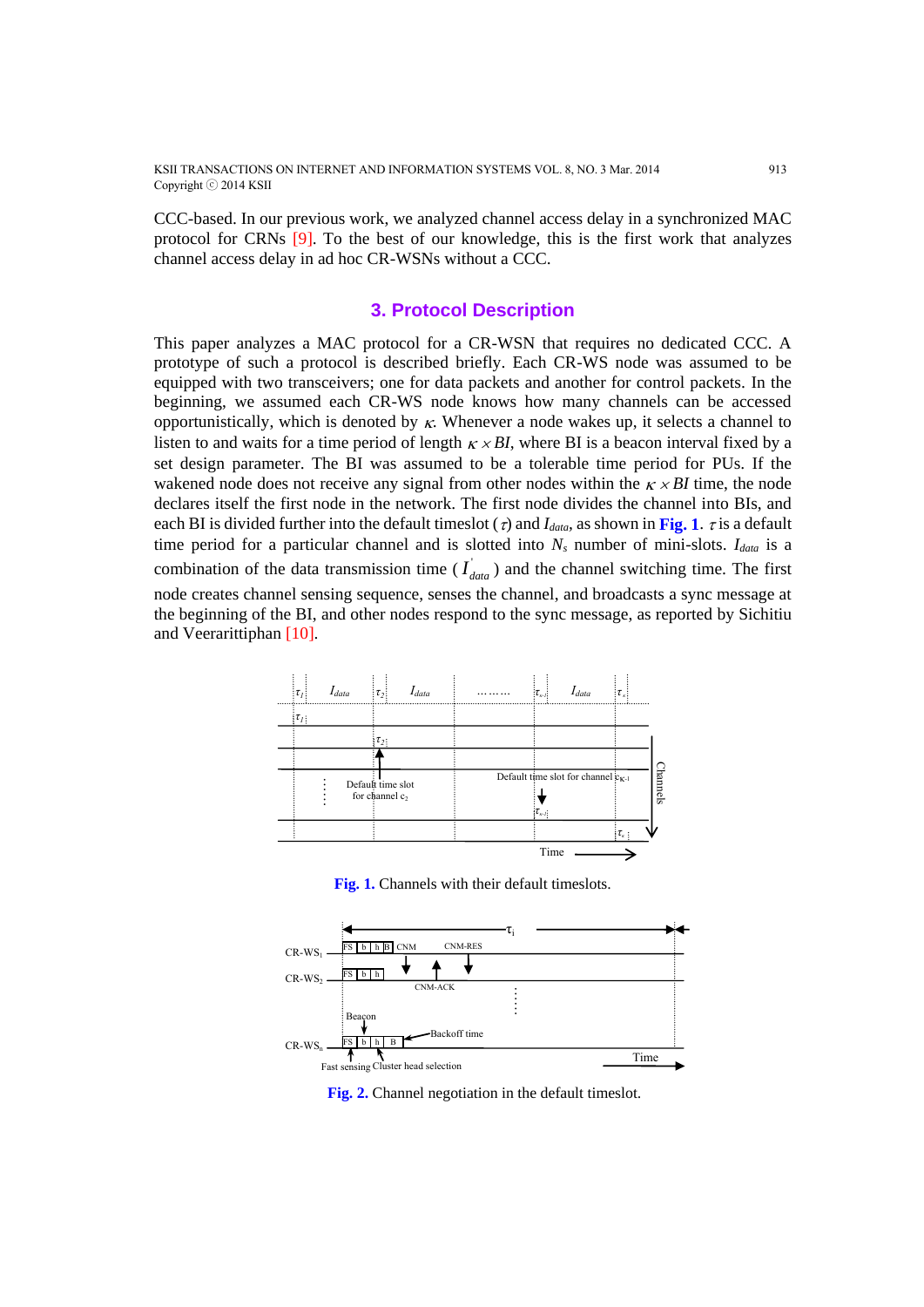After synchronization, the nodes sense the channel, contend for channel access, broadcast a beacon to inform the neighbors as to the BI and default time, and select the cluster head [11]. Subsequently, the nodes that have packets to send start the channel negotiation process by exchanging a channel negotiation message (CNM), along with channel negotiation acknowledge (CNM-ACK) and channel negotiation reservation (CNM-RES) packets, as shown in **Fig. 2**. All these packets are sent after the interframe spacing (IFS) time. Other nodes listen for the channel negotiation messages and update their channel status table.

After channel negotiation, the nodes begin sending data on the negotiated channel in the *Idata* period. After *Idata*, the nodes again rendezvous on another channel. This process continues in the same manner.

If a PU is sensed on the channel at the beginning of the default time, all the nodes hop to another channel without interfering with the PU, and they continue the process. In addition, if there are no control packets for a substantial period of time, the SUs assume the arrival of PUs on the channel. Because PUs can tolerate a unit of time up to one BI, a collision within the default time would be tolerable damage. In addition, before sending data packets in *Idata*, the nodes sense the channel, and if a PU detected, the SUs stop sending data packets.

# **4. Channel Access Delay Analysis**

The channel access delay was analyzed by the control transceiver in default timeslot  $\tau$ . **Table 1** lists the notation used throughout this work.

| <b>Notations</b> | <b>Description</b>                                                                             |
|------------------|------------------------------------------------------------------------------------------------|
| $\boldsymbol{X}$ | MAC layer access delay                                                                         |
| $I_{data}$       | Data transmission time                                                                         |
| $I_{data}$       | Combination of channel switching delay and $I_{data}$                                          |
| $\boldsymbol{m}$ | Station short retry count, and maximum backoff stage                                           |
| $W_i$            | Contention window size in backoff stage i                                                      |
| W                | Minimum contention window size                                                                 |
| $\varsigma_i$    | Transmission succeeds in stage <i>i</i>                                                        |
| E[X]             | Expectation of $X$                                                                             |
| $E_i$            | Event that the transmission succeeds in the $ith$ retrial                                      |
| ß                | Primary users arrive rate                                                                      |
| $\boldsymbol{N}$ | Number of primary users on the channel at an arbitrary time                                    |
| $\boldsymbol{p}$ | Probability that a packet transmitted from an SU encounters a collision                        |
| p <sub>I</sub>   | Probability that a transmitted packet encounters a collision with any packet from a<br>PU.     |
| $p_2$            | Probability that a transmitted packet encounters a collision with any packet from<br>an SU.    |
| $p_{bp}$         | Probability that an SU senses a PU's presence on the channel during the<br>fast-sensing period |

**Table 1.** Notations and their definitions.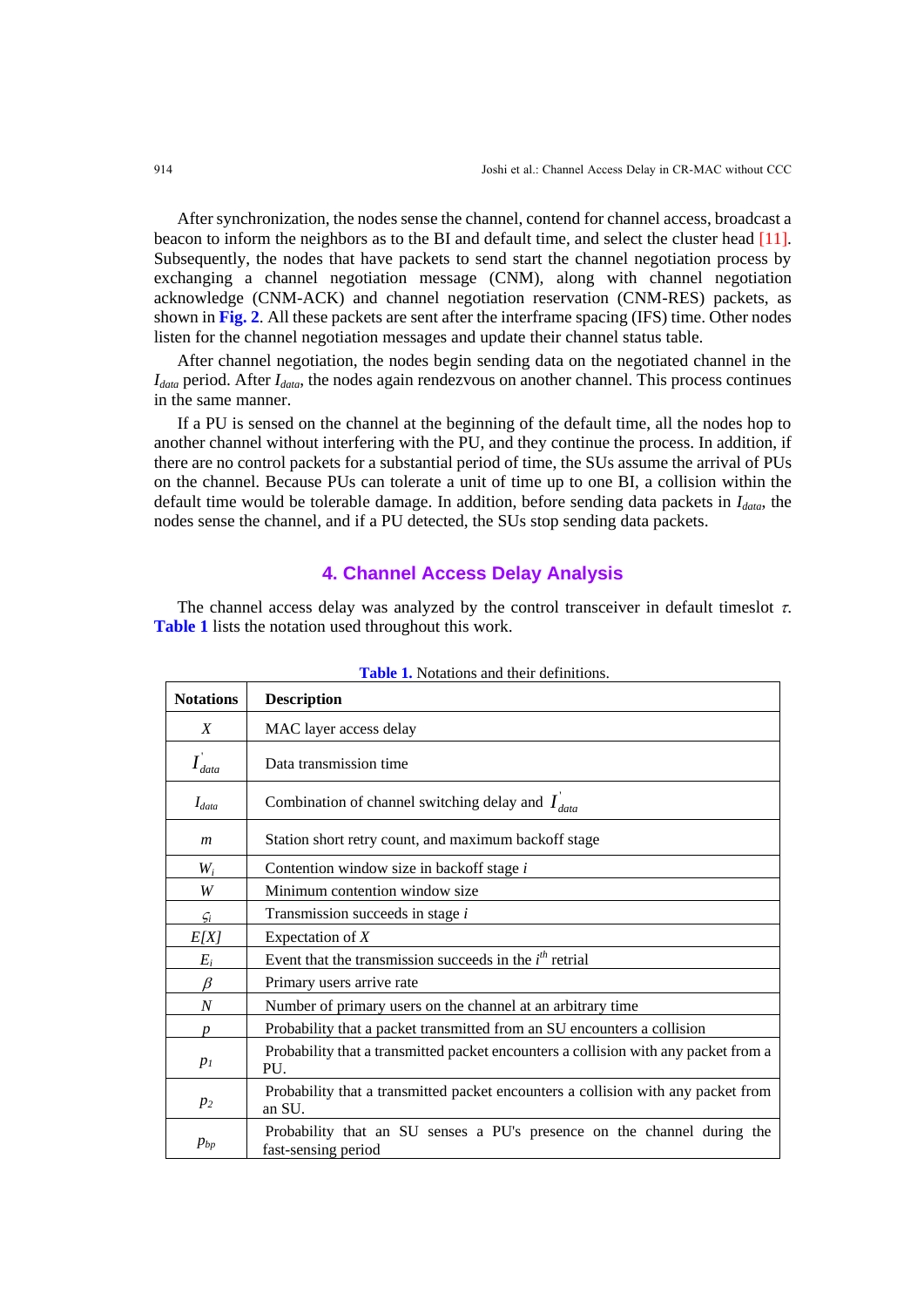| <b>Notations</b> | <b>Description</b>                                                                                             |
|------------------|----------------------------------------------------------------------------------------------------------------|
| $\tilde{W}_i$    | Sojourn time in stage $j$ measured in the number of mini-slots                                                 |
| $W_i^*$          | Summation of $W_i$ up to stage i                                                                               |
| $S_{\theta}$     | Time when stage 0 starts in the given channel's default time, i.e. when the MAC<br>layer access attempt starts |
| $N_{s}$          | Number of mini-slots in one default time                                                                       |
| Δ                | Width of one mini-slot                                                                                         |
| $\tau$           | Default times ot                                                                                               |
| $X_{add}$        | Delay from the time when a MAC layer receives data from the upper layer to the<br>first available $\tau$ .     |

The contention model was considered, where the contention window size  $W_i$  in backoff stage *i* is determined to be

$$
W_i = 2^i W, \qquad \text{if } i \leq m,
$$
 (1)

where *W* is the minimum contention window size, *m* is the station short retry count and *m* is also the maximum backoff stage. The expectation of the MAC layer access delay *X* can be expressed as

$$
E[X] = E[E[X | E_i]] = \sum_{i=0}^{m} E[X | E_i] \times Pr(\zeta_i).
$$
\n(2)

Now, the behavior of the PUs on the channel was modeled. The primary users were assumed to arrive on the channel according to a Poisson process at a rate of  $\beta$ , and the sojourn time of each primary user on the channel is distributed exponentially with an average of  $1/\alpha$ . If *N* denotes the number of primary users on the channel at an arbitrary time, the process  $\{N(t), t \ge 0\}$  can be modeled by a birth-death process, as shown in the state transition diagram in **Fig. 3**.



**Fig. 3.** State transition diagram of the birth-death process.

If  $P_n$  is defined as  $P_n = Pr(N = n)$  for  $n \ge 0$ , then the following set of balance equations can be obtained [12]:

$$
\lambda_0 P_0 = \mu_1 P_1
$$
  

$$
\lambda_n P_n = \mu_{n+1} P_{n+1} \quad \text{for } n \ge 1.
$$

The following can be obtained by solving the set of equations iteratively: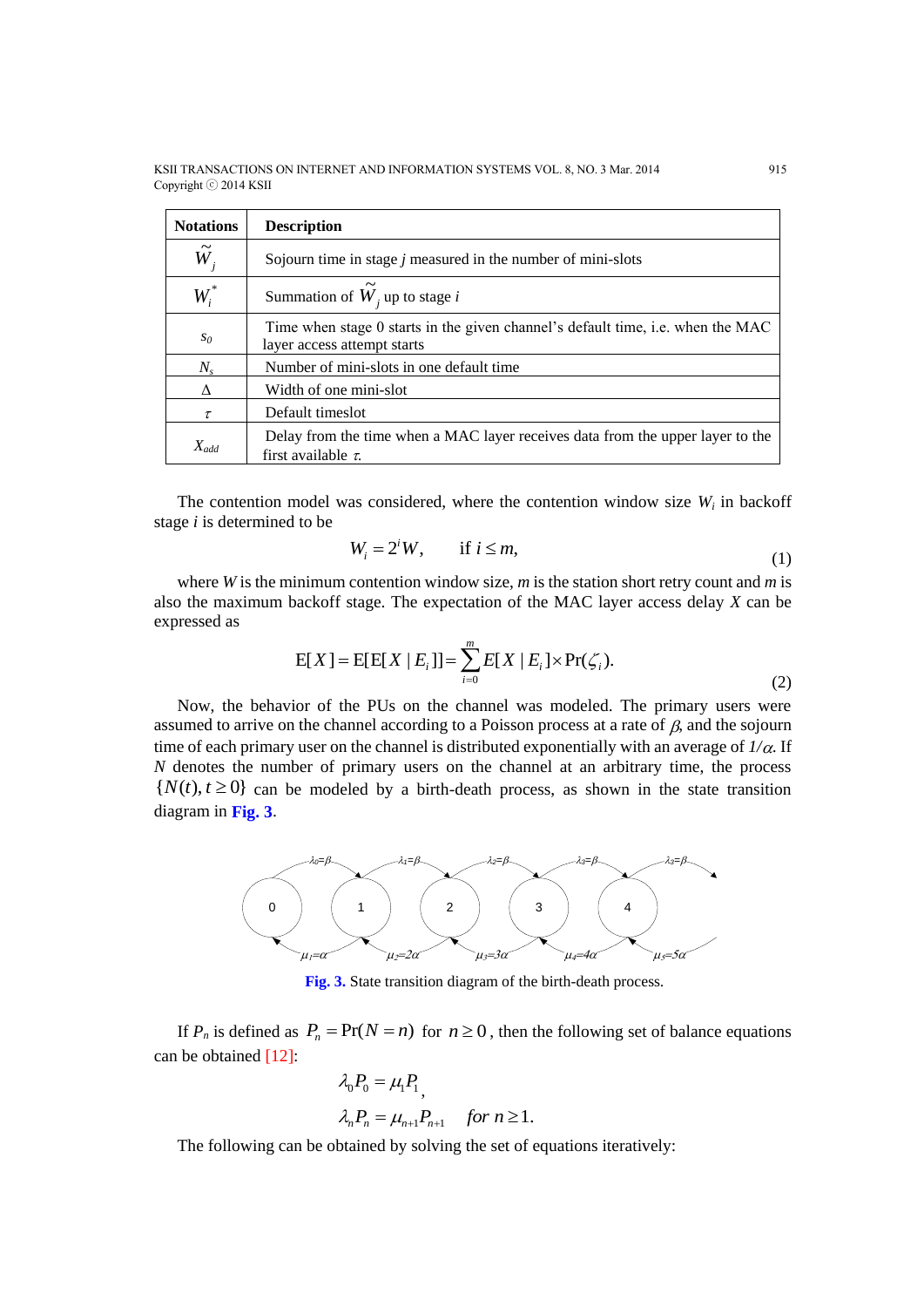$$
P_0 = \frac{1}{1 + \sum_{n=1}^{\infty} \left( \prod_{i=0}^{n-1} \lambda_i \right)} = \frac{1}{1 + \sum_{n=1}^{\infty} \frac{1}{n!} \left( \frac{\beta}{\alpha} \right)^n} = \frac{1}{e^{\alpha}} = e^{-\frac{\beta}{\alpha}},
$$
  

$$
1 + \sum_{n=1}^{\infty} \left( \prod_{i=1}^{n-1} \mu_i \right)^n
$$
  

$$
P_n = \frac{\prod_{i=0}^{n-1} \lambda_i}{\prod_{i=1}^{n} \mu_i} P_0 = \frac{1}{n!} \left( \frac{\beta}{\alpha} \right)^n P_0 = \frac{1}{n!} \left( \frac{\beta}{\alpha} \right)^n e^{-\frac{\beta}{\alpha}} \text{ for } n \ge 1.
$$
 (3)

Actually, Eq. (3) is also valid for  $n \ge 0$ .

Therefore, *N* has the following distribution:  
\n
$$
Pr(N = n) = \frac{1}{n!} \left(\frac{\beta}{\alpha}\right)^n e^{-\frac{\beta}{\alpha}}, \qquad (n \ge 0)
$$
\n(4)

If *p* denotes the probability that a packet transmitted from an SU encounters a collision, then

$$
1 - p = (1 - p_{1}) (1 - p_{2})
$$
  
i.e.,  $p = p_{1} + p_{2} - p_{1}p_{2}$ , (5)

where  $p_1$  and  $p_2$  are the probability that a transmitted packet encounters a collision with any packet from a PU, and the probability that a transmitted packet encounters a collision with any packet from an SU, respectively. *p<sub>2</sub>* can be obtained using the formulae described by Barowski and Biaz [13] (their Section III).

An SU will experience a collision if the channel is used by the PUs when the SU attempts to use the channel. Therefore,  $p_l$  can be approximated by  $1 - Pr(N=0) = 1 - e^{-\frac{t}{\alpha}}$ , β  $-e^{-\frac{P}{\alpha}}$ , of Eq. (4), if the mini-slot interval in the default time is negligibly short compared to the duration that the PU is active on the channel.

Let  $p_{bp}$  represent the probability that an SU senses the presence of a PU on the channel during the fast-sensing period (see **Fig. 2**). Assuming that the duration of the fast-sensing period is negligibly small compared to the duration of the data window, then *pbp* can be approximated as

> $\hat{p}_{bp} = 1 - \Pr(N = 0) = 1 - e^{-\frac{\beta}{\alpha}},$  $=1-\Pr(N=0)=1-e^{-\frac{\beta}{\alpha}}$ i.e.  $p_{bp} \cong 1 - e^{-\alpha}$ , β  $\approx 1-e^{-\frac{p}{\alpha}}$ (6)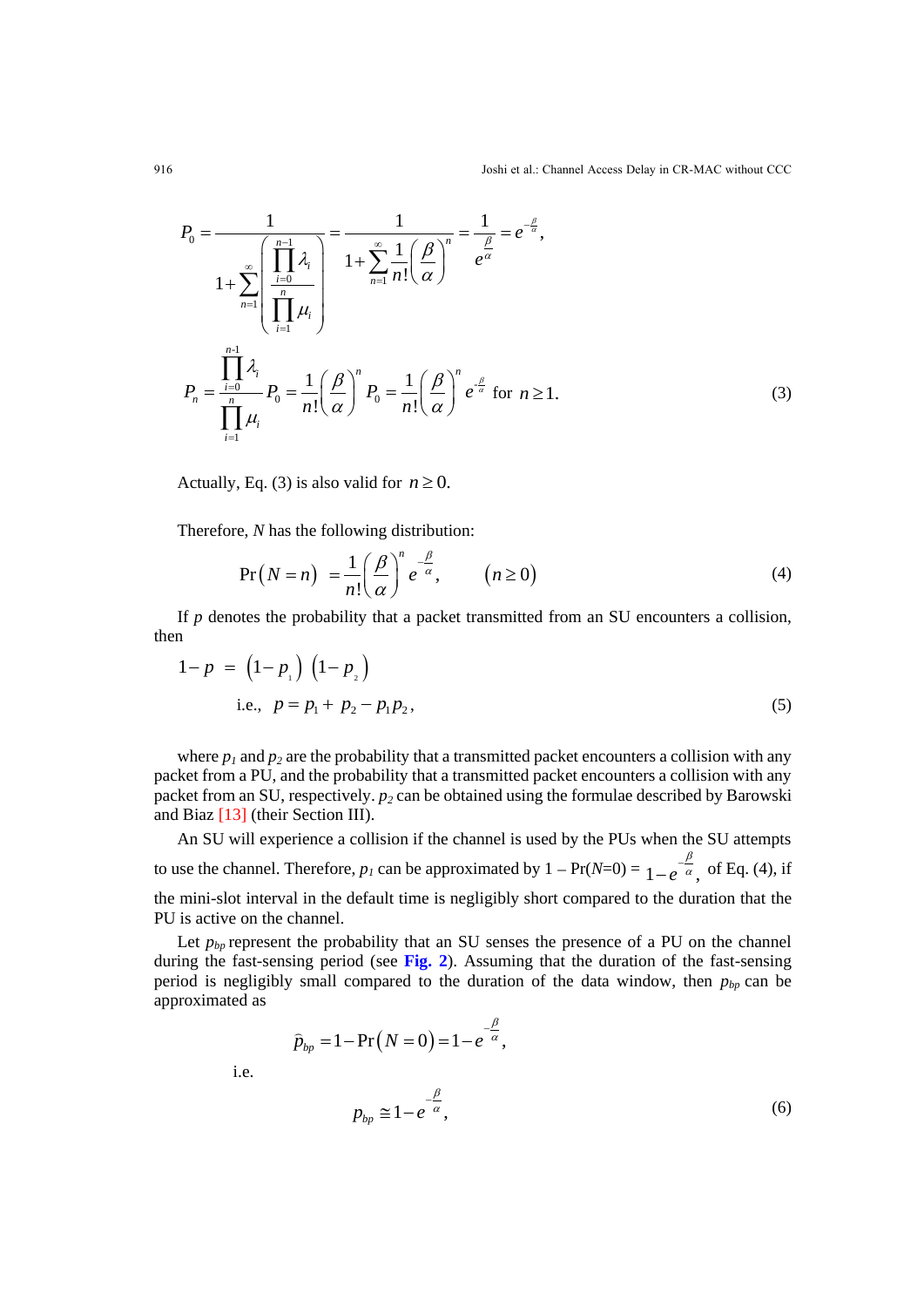Also,

$$
Pr(\zeta_i) = \frac{p^i (1-p)}{1-p^{m+1}}.
$$
\n(7)

Combining Eq.(2) and Eq.(7) yields

$$
E[X] = \sum_{i=0}^{m} \frac{p^{i} (1-p)}{1-p^{m+1}} E[X | E_i]
$$
 (8)

Let  $\widetilde{W}_j$  denote the sojourn time in stage *j* measured in the number of mini-slots, and let  $W_i^*$  represent the summation of  $\widetilde{W}_j$  up to stage *i*, i.e.  $W_i^* = \sum_{j=1}^i w_j$  $W_i^* = \sum_{j=0}^i \widetilde{W}_j$ . *so* denotes the time when stage 0 begins in the default time of the given channel, i.e. when the MAC layer access attempt begins. When  $N_s$  and  $\Delta$  denote the number of mini-slots in a single default time and the width of one mini-slot, respectively,  $s_0$  can be assumed to be distributed uniformly as follows:

$$
\Pr(s_0 = i\Delta) = \frac{1}{N_s}, \quad 0 \le i \le N_s - 1.
$$
 (9)

If 
$$
E_i
$$
 represents the event that the transmission succeeds in stage *i*, then  
\n
$$
E[X | E_i] = \sum_j E[X | W_i^* = j, E_i] Pr(W_i^* = j | E_i)
$$
\n(10)

By assuming independence between 
$$
s_0
$$
 and  $W_i^*$ ,  $E[X | W_i^* = j, E_i]$  can be expressed as  
\n
$$
E[X | W_i^* = j, E_i] = \sum_{k=0}^{N_s - 1} E[X | W_i^* = j, E_i, s_0 = k\Delta] \times Pr(s_0 = k\Delta | W_i^* = j, E_i)
$$
\n
$$
= \sum_{k=0}^{N_s - 1} E[X | W_i^* = j, E_i, s_0 = k\Delta] Pr(s_0 = k\Delta)
$$
\n
$$
= \sum_{k=0}^{N_s - 1} E[X | W_i^* = j, E_i, s_0 = k\Delta] \frac{1}{N_s},
$$
\n(11)

In cases where no PU is attempting to access the channel, then \*

$$
E[X \mid W_i^* = j, E_i, s_0 = k\Delta] \text{ of Eq. (11) can be simplified as}
$$
  

$$
E[X \mid W_i^* = j, E_i, s_0 = k\Delta] = \left[ \frac{(k+j)\Delta}{N_s\Delta} \right] I_{data} + j\Delta
$$
 (12)

If a PU is sensed during the fast-sensing period, SUs do not attempt to access the channel during that BI. Therefore, when  $P_{bp}$  is not zero,  $E[X | W_i^*]$  $E[X | W_i^* = j, E_i, s_0 = k\Delta]$  can be expressed by the expectation of negative binomial distribution as

$$
E[X \mid W_i^* = j, E_i, s_0 = k\Delta] = \left[ \frac{(k+j)\Delta}{N_s \Delta} \right] \frac{I_{data}}{1 - p_{bp}} + j\Delta
$$
 (13)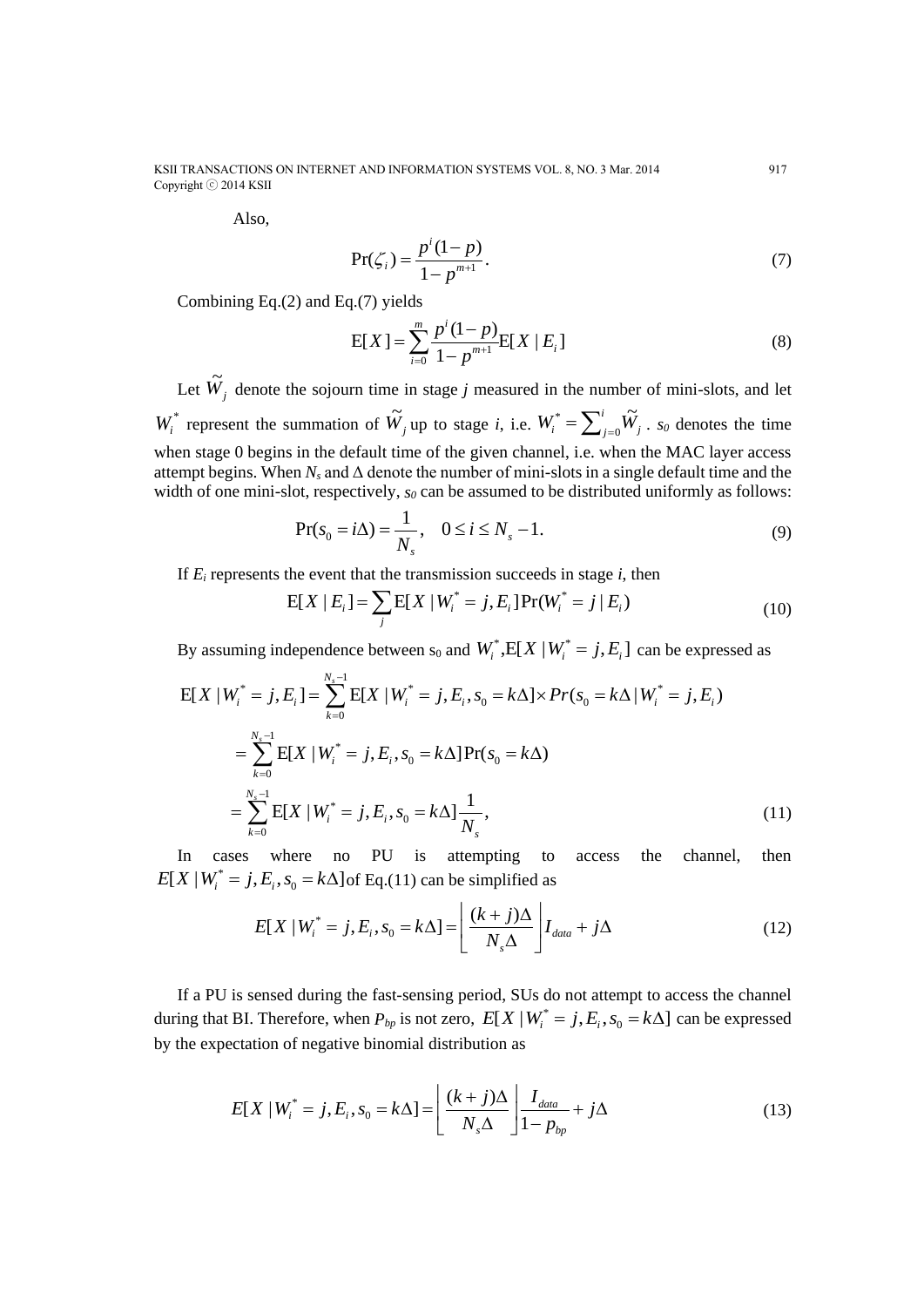Combining Eqs. (11) and (13) yields

1) and (13) yields  
\n
$$
E[X \mid W_i^* = j, E_i] = \sum_{k=0}^{N_s-1} \left[ \frac{(k+j)}{N_s} \right] \frac{I_{data}}{1 - p_{bp}} + j\Delta \frac{1}{N_s},
$$
\n
$$
= j\Delta + \frac{I_{data}}{N_s(1 - p_{bp})} \sum_{k=0}^{N_s-1} \left[ \frac{(k+j)}{N_s} \right].
$$
\n(14)

Combining Eq.(10) and Eq.(14) yields

$$
E[X | E_i] = \sum_{j} E[X | W_i^* = j | E_i] Pr(W_i^* = j | E_i),
$$
  
\n
$$
= \sum_{j} \left[ j\Delta + \frac{I_{data}}{n} \sum_{k=0}^{n-1} \left[ \frac{(k+j)\Delta}{n\Delta} \right] Pr(W_i^* = j | E_i),
$$
  
\n
$$
= \Delta E[W_i^* = j | E_i] + \sum_{j} \frac{I_{data}}{n} \sum_{k=0}^{n-1} \left[ \frac{(k+j)}{n} \right] Pr(W_i^* = j | E_i),
$$
  
\n
$$
E[X | E_i] = \Delta \sum_{j=0}^{i} \frac{W_j + 1}{2} + \sum_{j=i+1}^{W_0 + \dots + W_i} \frac{I_{data}}{N_s - p_{bp}} \sum_{k=0}^{N_s - 1} \left[ \frac{k+j}{n} \right] Pr(W_i^* = j | E_i).
$$
 (15)

$$
E[X \mid E_i] = \Delta \sum_{j=0}^{i} \frac{W_j + 1}{2} + \sum_{j=i+1}^{W_0 + \dots + W_i} \frac{I_{data}}{N_s - p_{bp}} \sum_{k=0}^{N_s - 1} \left[ \frac{k + j}{n} \right] Pr(W_i^* = j \mid E_i).
$$
 (15)

Here,

$$
\Pr(W_i^* = i + 1 | E_i) = \frac{1}{w_0} \cdot \frac{1}{w_1} \cdot \dots \cdot \frac{1}{w_i} = \prod_{j=0}^i \frac{1}{w_j}
$$

$$
\Pr(W_i^* = i + 2 | E_i) = \binom{i+1}{1} \frac{1}{w_0} \cdot \frac{1}{w_1} \cdot \dots \cdot \frac{1}{w_i} = \prod_{j=0}^i \frac{1}{w_j}
$$

$$
\Pr(W_i^* = j | E_i) = \binom{j-1}{i} \prod_{k=0}^i \frac{1}{w_k}, \qquad \text{if } j \le w_0 + i, j \ge i+1
$$

Therefore,  $Pr(W_i^* = j | E_i)$  can be expressed as follows:

$$
Pr(W_i^* = j | E_i) = A(j, i) \prod_{k=0}^{i} \frac{1}{W_k},
$$
\n(16)

In Eq. (16), *A*(*n,i*) counts the number of solutions for the integer indeterminate equation  $X_0 + X_1 + X_2 + ... + X_i = n$ , when,  $X_j \ge 1$  and  $X_j \le W_j(0 \le j \le i)$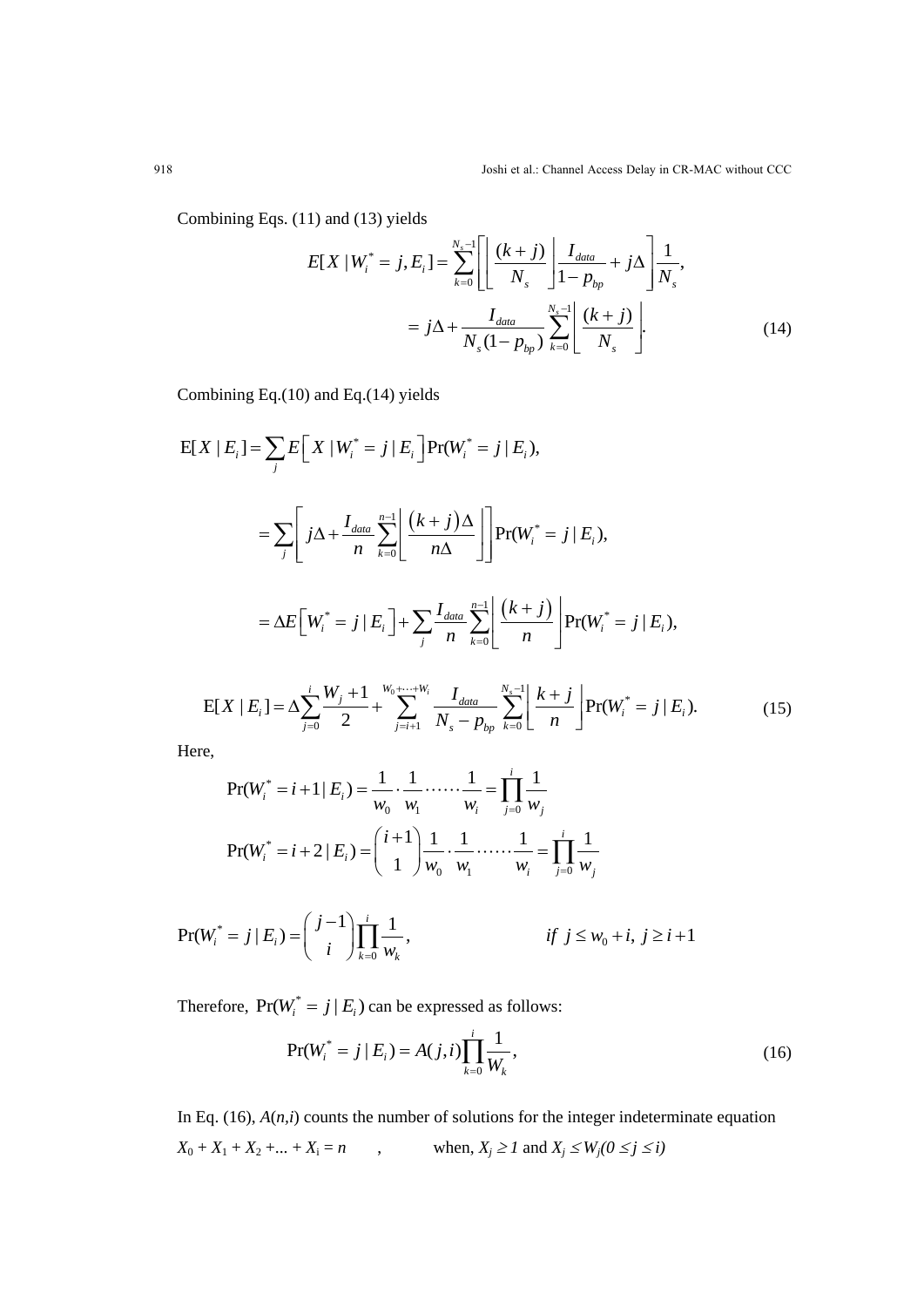KSII TRANSACTIONS ON INTERNET AND INFORMATION SYSTEMS VOL. 8, NO. 3 Mar. 2014 919 Copyright ⓒ 2014 KSII

A closed-form formula for *A*(*n,i*) is difficult to derive, but it is possible to evaluate the value of  $A(n,i)$  numerically for given values of *n, i* and  $W_i$  using the following recursive formula and initial conditions:

$$
A(n, i) = \sum_{j=1}^{W_i} A(n - j, i - 1), \text{ for } i \ge 1,
$$
  

$$
A(n, 0) = \begin{cases} 1, & 1 \le n \le W_n, \\ 0, & \text{otherwise.} \end{cases}
$$

Assume that the MAC layer of a given node can receive data from the upper layer at an arbitrary time. Let *Xadd* be the random variable denoting the delay from the time when a MAC

layer receives data from the upper layer to the first available default time slot.  
\n
$$
E[X_{add}] = \left[ E[X_{add} | packet arrival in I_{data interval}] \times Pr(packet arrival in I_{data interval}) \right] + \left[ E[X_{add} | packet arrival in \tau interval] \times Pr(packet arrival in \tau interval)] \right]
$$
\n
$$
= \left( \frac{I_{data}}{2} + \Delta \right) \cdot \frac{I_{data}}{I_{data} + N_s \Delta} + \left( \frac{\Delta}{2} \right) \cdot \frac{N_s \Delta}{I_{data} + N_s \Delta}
$$
\n
$$
= \frac{I_{data}^2 + 2\Delta I_{data} + N_s \Delta^2}{2(I_{data} + N_s \Delta)}
$$
\n(17)

The following can be obtained by combining Eqs. (8), (15), (16) and (17)  
\n
$$
E[X] = \sum_{i=0}^{m} \frac{p^{i} (1-p)}{1-p^{m+1}} \sum_{j=i+1}^{W_0+\cdots+W_i} \frac{I_{data}}{N_s (1-p_{pb})} \cdot A(j,i) \cdot \left( \prod_{l=0}^{i} \frac{1}{W_l} \right) \sum_{k=0}^{N_s-1} \left[ \frac{k+j}{N_s} \right] + \Delta \sum_{j=0}^{m} \left( \frac{W_j+1}{2} \right) \frac{p^{j} - p^{m+1}}{1-p^{m+1}} + \frac{I_{data}^{2} + 2\Delta I_{data} + N_s \Delta^{2}}{2(I_{data} + N_s \Delta)}.
$$

The channel access delay was compared with the CCC-based protocol and the discussed protocol without CCC, with varying numbers of PUs from 4 to 55 nodes. This analysis was simulated using C++, and ns-2 [14] was extended for the simulation. The first part of **Table 2** lists the parameters and values used for the analysis. For the analysis, the collision probability was taken from the simulation results. The next part of **Table 2** presents the simulation parameters.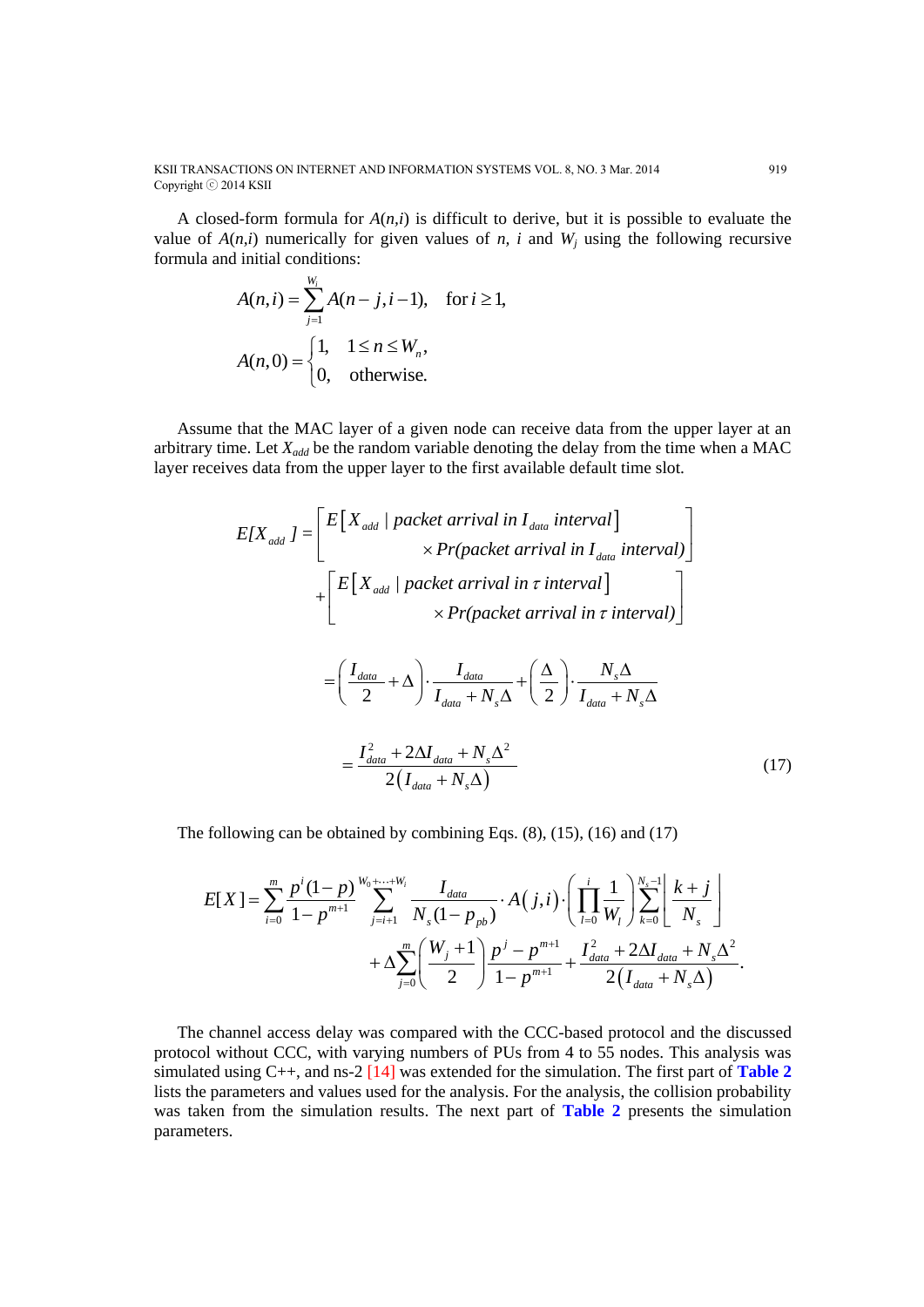**Fig. 4** presents the results of an evaluation of the proposed model and simulation results when the number of SUs is constant at 15 nodes. In the simulation, if a CR node loses contention for channel access, it attempts to regain it next time until it wins contention or reaches the maximum retry limit. The SU node can win contention in any subsequent BI. For simplicity, it is assumed that  $s_0$  is distributed uniformly over a single default time slot in the analysis. The simulation results and the analysis results are closely matched. The small gap between the analysis and simulation results is due to the assumption of  $s_0$  above.

| <b>Parameter</b>           | Value                                |
|----------------------------|--------------------------------------|
| Maximum retry limit        | 3                                    |
| Minimum CW size            | 32                                   |
| τ                          | $20 \text{ ms}$                      |
| Λ                          | $1.27$ ms                            |
| $I^\prime_{\textit{data}}$ | 80 ms                                |
| ĸ                          | 6                                    |
| <b>For simulations</b>     |                                      |
| Channels' bit rate         | 2 Mbps                               |
| Traffic                    | CBR (100 packets/sec)                |
| Channel switching delay    | $224 \mu s$                          |
| Channel usage model        | <b>ON/OFF</b>                        |
| Simulation runtime         | 40 seconds                           |
| Area                       | $120 \text{ m} \times 120 \text{ m}$ |
| <b>Iterations</b>          | 10                                   |

|  | Table 2. Simulation parameters. |  |
|--|---------------------------------|--|
|--|---------------------------------|--|



**Fig. 4.** Comparison of the channel access delay with the CCC-based protocol and non–CCC-based protocol.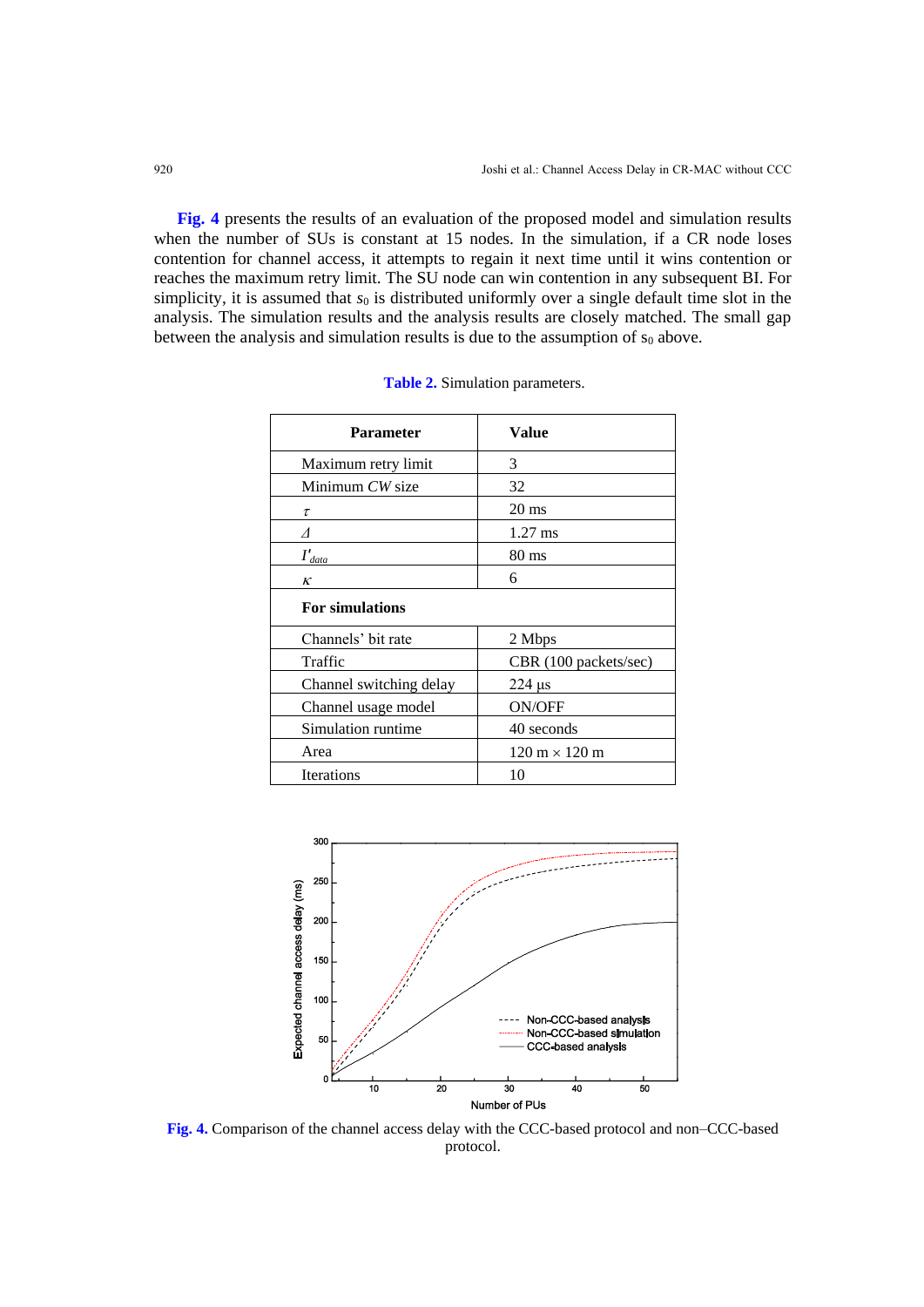KSII TRANSACTIONS ON INTERNET AND INFORMATION SYSTEMS VOL. 8, NO. 3 Mar. 2014 921 Copyright ⓒ 2014 KSII

**Fig. 4** also compares the channel access delay in the CCC-based MAC protocol [15] and the discussed non–CCC-based protocol. The result shows that the non–CCC-based protocol has slightly more delay than the CCC-based protocol when the number of PUs increases. This is because in the CCC-based protocol, the nodes negotiate for the channel on a separate channel. On the other hand, in the discussed non–CCC-based protocol, SUs need to wait until the next default time if the channel is occupied by a PU in that channel's default time. In the worst case, some SUs may get a chance to access the channel after several BIs. In addition, there is a channel-switching delay, because at each time, the SUs negotiate for a channel during a different channel's default time.

**Fig. 5** shows the delay due to the number of SUs, whereas the number of active PUs is constant at five. Here, active PUs means the PUs have a packet to send. The figure shows that if the number of PUs increases, the channel access delay is higher, and vice versa.

The results show that when the number of active PUs is small, the channel access delay is reasonable, even if there is no dedicated CCC for control packet exchange. However, when the number of active PUs is higher, it is better to use a dedicated CCC.



**Fig. 5.** Comparison of the channel access delay by analysis and simulation when the number of active PUs is 5.

## **5. Conclusion**

This paper analyzed a non–CCC-based MAC protocol for CR-WSNs. The advantage of this protocol is that it does not require a dedicated CCC for control packet exchange. Therefore, it does not suffer from CCC bottleneck problems and saves bandwidth resources. On the other hand, this protocol requires tight time synchronization, which causes overhead. This protocol has a slightly higher channel access delay than the CCC-based protocol in the case of a dense network topology. The results suggest that CCC is necessary for dense CR-WSNs. The above-discussed non–CCC-based MAC protocol might be suitable for non–delay-sensitive applications and/or sparse-network scenarios.

The CCC-based MAC protocol has issues as to how to obtain a dedicated CCC channel to negotiate exclusively for control packets. The present study showed that it is possible to communicate opportunistically with no dedicated CCC channel. The tradeoff is that it incurs a delay in cases of dense SU deployment.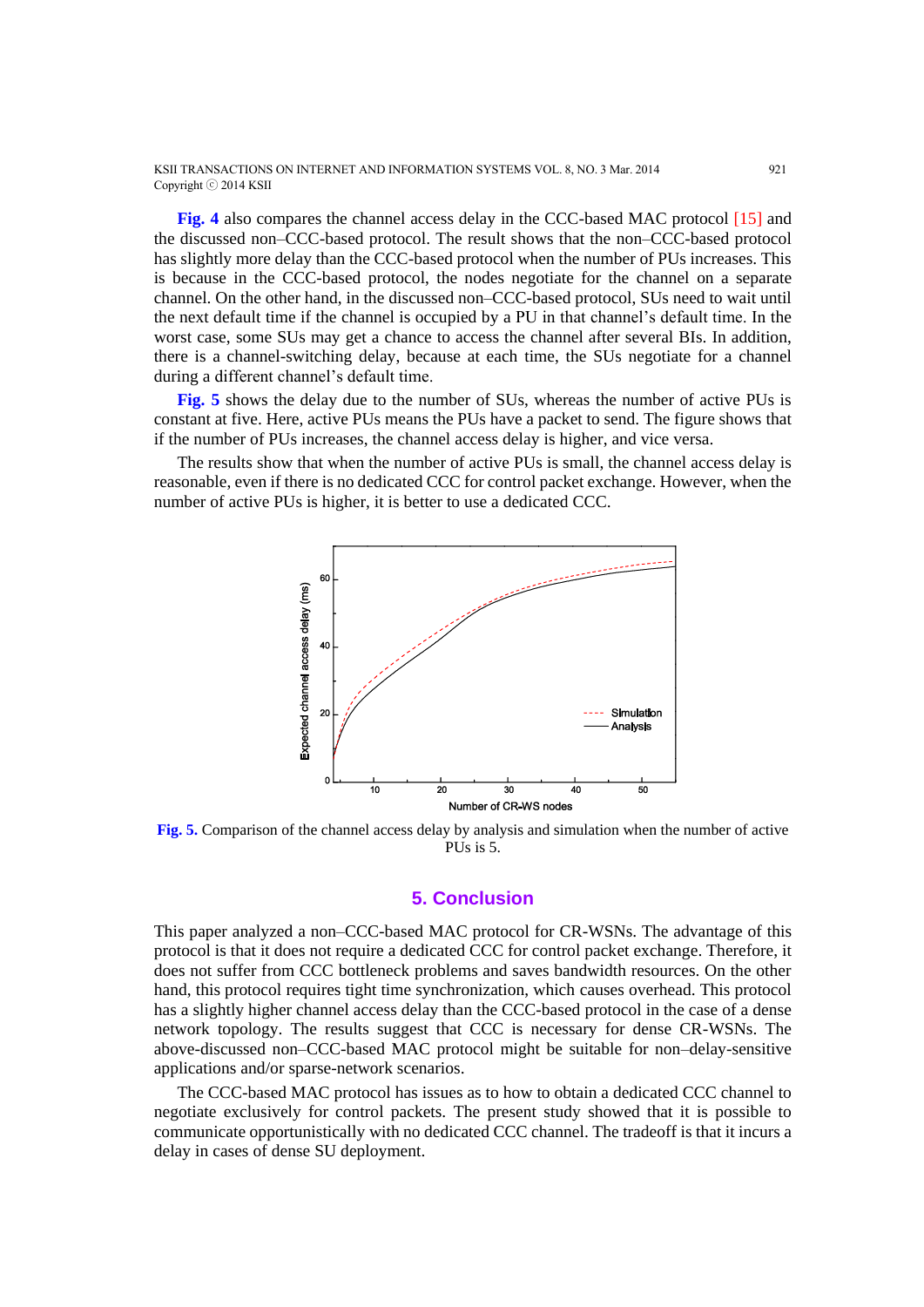#### **References**

- [1] Brandon F. Lo, "A survey of common control channel design in cognitive radio networks," *Physical Communication*, vol. 4, no. 1, pp. 26-39, March, 2011. [Article \(CrossRef Link\).](http://dx.doi.org/10.1016/j.phycom.2010.12.004)
- [2] Kaigui Bian and Jung-Min Park, "MAC-layer misbehaviors in multi-hop cognitive radio networks," MAC-layer misbehaviors in multi-hop cognitive radio networks," in *Proc. of the 2006 US - Korea Conference on Science, Technology, and Entrepreneurship (UKC2006)*, August 2006.
- [3] Gyanendra Prasad Joshi and Sung Won Kim "Mitigating the control channel bottleneck problem in dense cognitive radio networks," *International Journal of the Physical Sciences*, vol. 6, no. 20, pp. 4832–4837, September, 2011. [Article \(CrossRef Link\).](http://dx.doi.org/10.5897/IJPS11.560)
- [4] Gyanendra Prasad Joshi, Seung Yeob Nam, and Sung Won Kim, "Cognitive radio wireless sensor networks: Applications, challenges and research trends." *Sensors, vol.* 13, no. 9, pp. 11196-11228, August, 2013. [Article \(CrossRef Link\).](http://dx.doi.org/10.3390/s130911196)
- [5] Brandon F. Lo, "*Design and analysis of common control channels in cognitive radio ad hoc networks.*" PhD Thesis, Georgia Institute of Technology, December, 2013.
- [6] Yongli Sun, Bin Zhou, Zhenguo Wu, Qiufen Ni, and Rongbo Zhu, "Multi-channel MAC protocol in cognitive radio networks." *Journal of Networks*, vol. 8, no. 11, pp. 2478–2490, November, 2013. [Article \(CrossRef Link\).](http://dx.doi.org/10.4304/jnw.8.11.2478-2490)
- [7] Kaigui Bian, Jung-Min Park, and Ruiliang Chen, "Control channel establishment in cognitive radio networks using channel hopping." IEEE Journal on Selected Areas in Communications, vol. 29, no. 4, pp. 689-703, April, 2011. [Article \(CrossRef Link\).](http://dx.doi.org/10.1109/JSAC.2011.110403)
- [8] De Domenico Antonio, Emilio Calvanese Strinati, and M-G. Di Benedetto, "A survey on MAC strategies for cognitive radio networks." *IEEE Communications Surveys & Tutorials,* vol. 14, no. 1, pp. 21-44, First Quarter 2012. [Article \(CrossRef Link\).](http://dx.doi.org/10.1109/SURV.2011.111510.00108)
- [9] Gyanendra Prasad Joshi, Seung Yeob Nam, and Sung Won Kim, "An analysis of channel access delay in synchronized MAC protocol for cognitive radio networks," *Transactions on Emerging Telecommunications Technologies*, doi: 10.1002/ett.2589, September, 2012. [Article \(CrossRef](http://dx.doi.org/10.1002/ett.2589)  [Link\).](http://dx.doi.org/10.1002/ett.2589)
- [10] Mihail L. Sichitiu and Chanchai Veerarittiphan, "Simple, accurate time synchronization for wireless sensor networks," in *Proc. of the IEEE Wireless Communications and Networking (WCNC 2003)*, vol.2, pp.1266–1273, March 16-20, 2003.
- [11] Gyanendra Prasad Joshi, Srijana Acharya and Sung Won Kim, "Decentralized cognitive radio medium access control protocol for cognitive radio wireless sensor networks," *INFORMATION*, in press.
- [12] S.M. Ross, *Probability Models for Computer Science*. Academic Press, New York.
- [13] Yawen Barowski and Saâd Biaz, *The performance analysis of IEEE 802.11 under unsaturated traffic conditions*, Technical Report, Auburn University, Alabama, USA, pp. 1–12, August 3, 2004.
- [14] *The network simulator—ns-2*. Internet: http://www.isi.edu/nsnam/ns/. Accessed 17 June 2009.
- [15] Michael Timmers, Sofie Pollin, Antoine Dejonghe, Liesbet Van der Perre, and Francky Catthoor, "A distributed multichannel MAC protocol for multihop cognitive radio networks," *IEEE Transactions on Vehicular Technology*, vol. 59, no. 1, pp. 446–459, January, 2010. [Article](http://dx.doi.org/10.1109/TVT.2009.2029552)  [\(CrossRef Link\).](http://dx.doi.org/10.1109/TVT.2009.2029552)